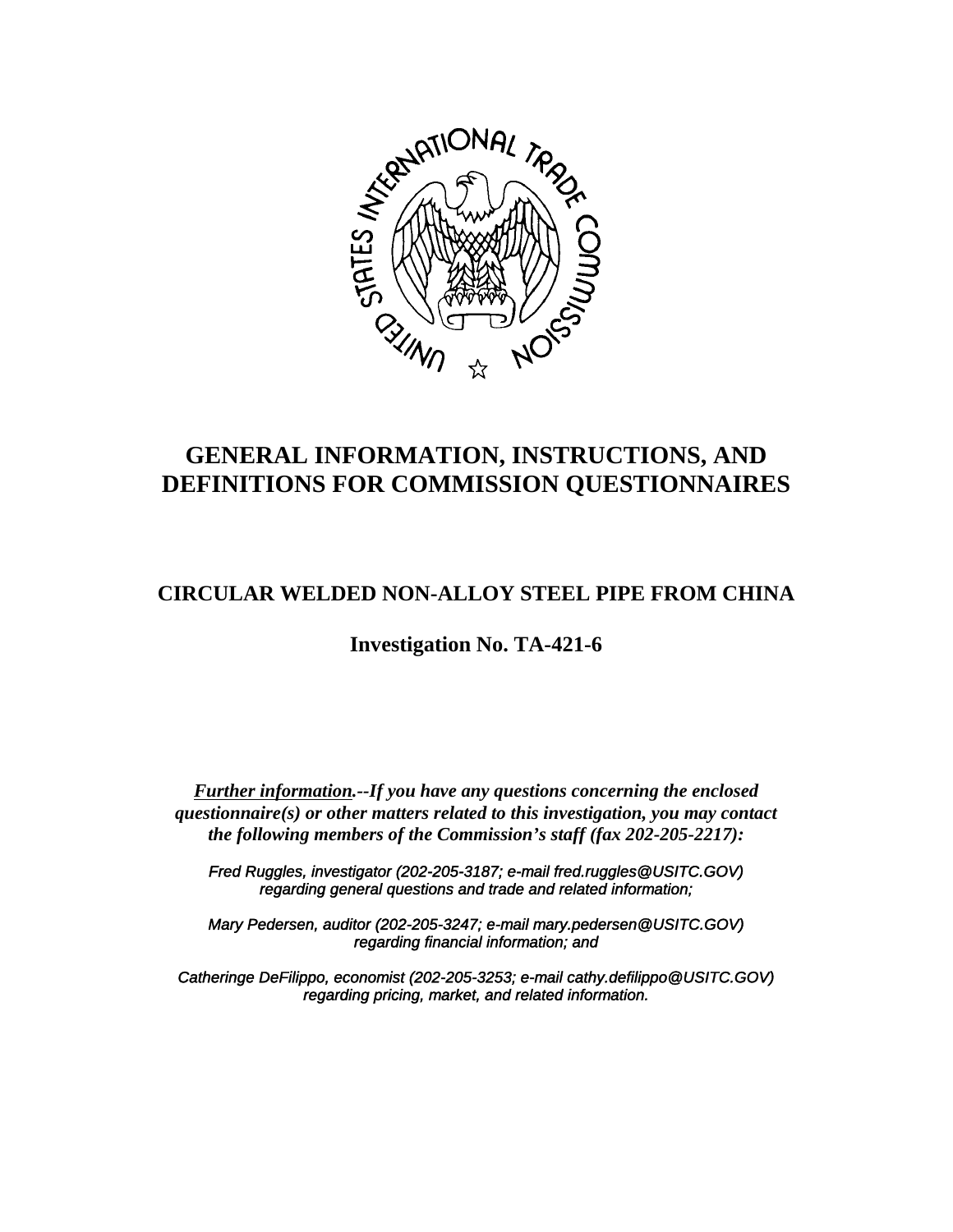# **GENERAL INFORMATION**

**Background.**--This investigation was instituted in response to a petition properly filed on August 2, 2005, by Allied Tube and Conduit Corp., Harvey, IL; IPSCO Tubulars, Inc., Camanche, IA; Maruichi American Corp., Santa Fe Springs, CA; Maverick Tube Corp., Chesterfield, MO; Sharon Tube Co., Sharon, PA; Western Tube Conduit Corp., Long Beach, CA; Wheatland Tube Co., Wheatland, PA., and the United Steelworkers of America, AFL-CIO, Pittsburgh, PA, on behalf of U.S. manufacturers of circular welded non-alloy steel pipe. Import relief may be imposed by the President on the subject imports as a result of this investigation if the Commission determines that imports of the subject circular welded non-alloy steel pipe from China are being imported in such increased quantities or under such conditions as to cause or threaten to cause market disruption to the domestic producers of the like or directly competitive products. The President may impose relief in the form of increased duties and/or other restrictions on imports of circular welded non-alloy steel pipe from China that are the subject of an affirmative determination.

Additional questionnaires will be supplied promptly upon request, or photocopies of the enclosed questionnaire(s) may be used. Hearing-impaired individuals can obtain information regarding this investigation via the Commission's TDD terminal (202-205-1810).

*Due date of questionnaire(s)*.--Return the completed questionnaire(s) to Fred Ruggles at the United States International Trade Commission by no later than **August 18, 2005**. It is suggested that your firm use an overnight mail service to ensure that your response actually reaches the Commission by August 18, 2005. Return only one copy of the completed questionnaire(s), but please keep a copy for your records so that you can refer to it if the Commission staff contacts you with any questions during the course of the investigation.

*Service of questionnaire response(s)*.--In the event that your firm is a party to this investigation, you are required to serve a copy of the questionnaire(s), once completed, on parties to the proceeding that are subject to administrative protective order (see 19 CFR §§ 206.47 and 206.17). A list of such parties is maintained by the Commission's Secretary and may be obtained by calling 202-205-1803. A certificate of service must accompany the copy of the completed questionnaire(s) you submit (see 19 CFR §§ 206.47 and 206.17).

*Confidentiality and disclosure under APO.*–Except as provided below, the commercial and financial data furnished in response to the enclosed questionnaire(s) that reveal the individual operations of your firm will be treated as confidential by the Commission to the extent that such data are not otherwise available to the public and will not be disclosed except as may be required by law. Such confidential information will not be published in a manner that will reveal the individual operations of your firm; however, nonnumerical characterizations of numerical confidential business information (such as discussion of trends) will be treated as confidential business information only at the request of the submitter for good cause shown.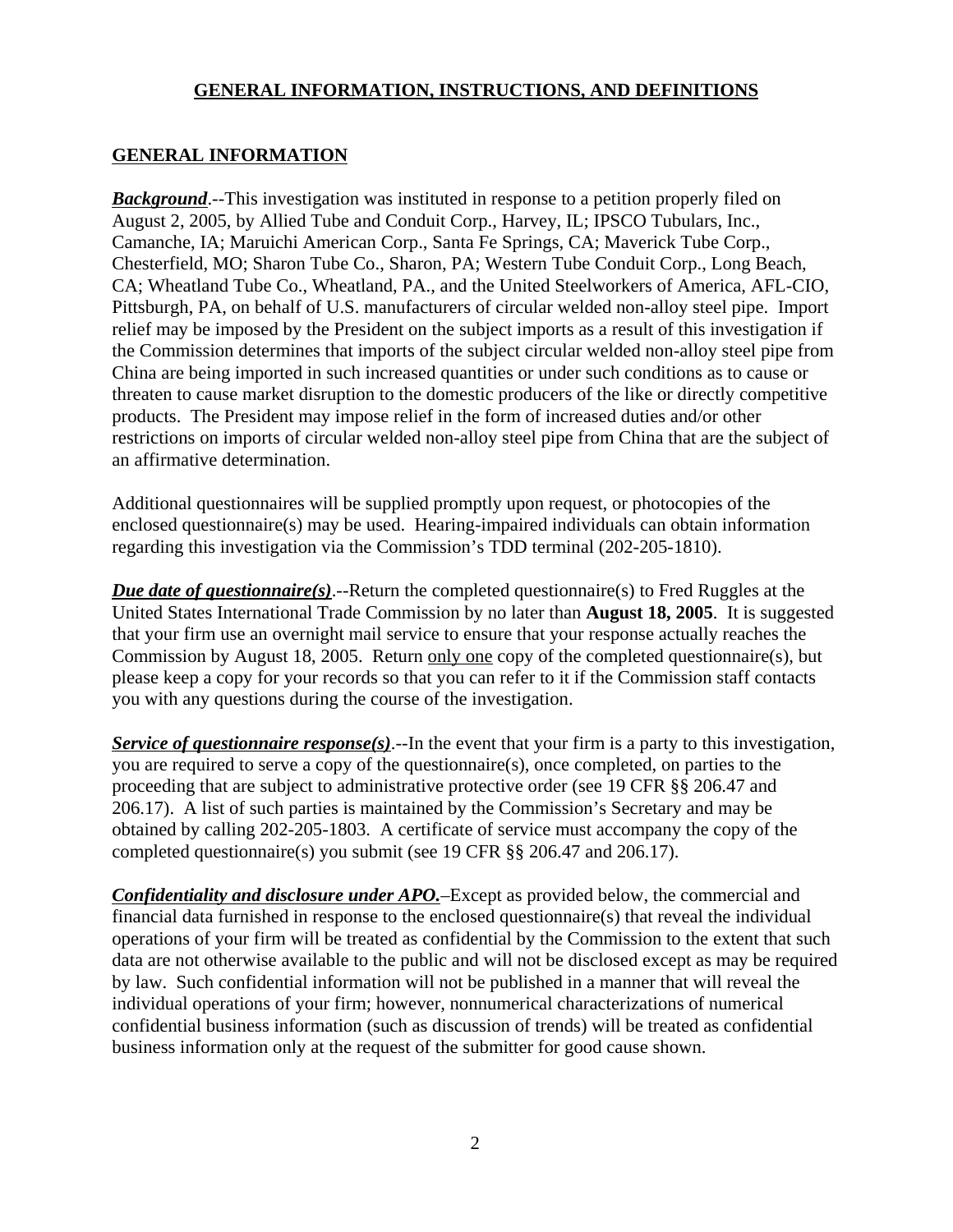#### **GENERAL INFORMATION–***Continued.*

#### *Confidentiality and disclosure under APO.–Continued*

The information provided by your firm in response to the questionnaire(s), as well as any other confidential business information submitted by your firm to the Commission in connection with the investigation, may become subject to, and released under, the administrative protective order provisions of sections 206.47 and 206.17 of the Commission's Rules of Practice and Procedure (19 CFR §§ 206.47 and 206.17). This means that certain lawyers and other authorized individuals may temporarily be given access to the information for use solely in connection with this investigation; those individuals would be subject to severe penalties if the information were divulged to unauthorized individuals. In addition, the confidential business information that you submit may be provided to the President and U.S. Trade Representative in a confidential version of the report that the Commission transmits to the President and the U.S. Trade Representative, should the Commission transmit a confidential version. Confidential business information that you submit may also be used in any other import injury investigations conducted by the Commission on the same or similar merchandise. Any such confidential business information will be deleted from the version of the report that the Commission releases to the public.

Information submitted in this questionnaire response and throughout this investigation may be used by the Commission, its employees, and contract personnel who are acting in the capacity of Commission employees, for developing or maintaining the records of this investigation or related proceedings for which this information is submitted, or in internal audits and investigations relating to the programs and operations of the Commission pursuant to 5 U.S.C. Appendix 3.

*Verification***.--The information submitted in the enclosed questionnaire(s) is subject to audit and verification by the Commission. To facilitate possible verification of data, please keep all your work papers and supporting documents used in the preparation of the questionnaire response(s).**

#### **INSTRUCTIONS**

*Answer all questions*.--Do not leave any question or section blank unless a questionnaire expressly directs you to skip over certain questions or sections. If the answer to any question is "none," write "none." **If information is not readily available from your records in exactly the form requested, furnish carefully prepared estimates--designated as such by the letter "E"--and explain the basis of your estimates**. Answers to questions and any necessary comments or explanations should be supplied in the space provided or on separate sheets attached to the appropriate page of the questionnaire(s). If your firm is completing more than one questionnaire in connection with this investigation (i.e., a producer, importer, and/or purchaser questionnaire), you need not respond to duplicated questions in the questionnaires.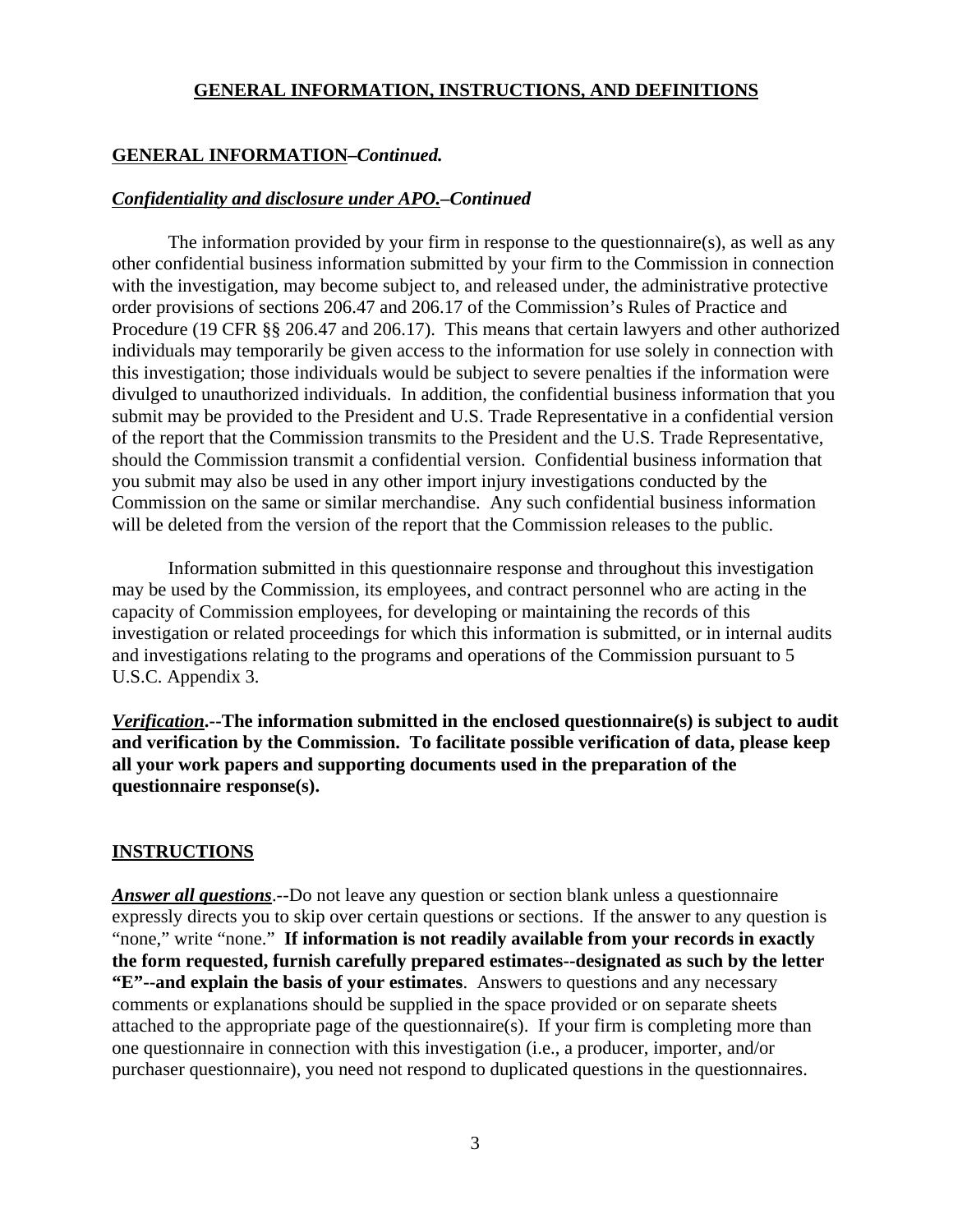#### **INSTRUCTIONS–***Continued.*

*Consolidate all U.S. establishments*.--Report the requested data for your establishment(s) located in the United States. **Firms operating more than one establishment should combine the data for all establishments into a single report.**

#### **DEFINITIONS**

*Circular welded non-alloy steel pipe*.–For purposes of this investigation, the subject product includes certain welded carbon quality steel pipes and tubes, of circular cross-section, with an outside diameter of 0.372 inches (9.45 mm) or more, but not more than 16 inches (406.4 mm), regardless of wall thickness, surface finish (black, galvanized, or painted), end finish (plain end, beveled end, grooved, threaded, or threaded and coupled), or industry specification (ASTM, proprietary, or other), generally known as standard pipe and structural pipe (they may also be referred to as structural or mechanical tubing). The term carbon quality steel may include certain low alloy steel imported as other alloy steel pipes and tubes.

All pipe meeting the physical description set forth above that is used in, or intended for use in, standard and structural pipe applications is covered by the scope of this investigation. Standard pipe applications include the low-pressure conveyance of water, steam, natural gas, air and other liquids and gases in plumbing and heating systems, air conditioning units, automatic sprinkler systems, and other related uses. Standard pipe may also be used for light load-bearing and mechanical applications, such as for fence tubing, and as an intermediate product for protection of electrical wiring, such as conduit shells. Structural pipe is used in construction applications.

The imported products are currently provided for in the Harmonized Tariff Schedule of the United States (HTS) subheadings 7306.30.10 and 7306.30.50. Specifically, the various HTS statistical reporting numbers under which the subject standard pipe has been provided for since January 1, 1992, are as follows: 7306.30.1000, 7306.30.5025, 7306.30.5032, 7306.30.5040, 7306.30.5055, 7306.30.5085, and 7306.30.5090. Although the HTS category is provided for convenience and Customs purposes, the written description of the merchandise under investigation is dispositive.

Pipe multiple-stenciled to the ASTM A-53 specification and to any other specification, such as the API-fL or 5L X-42 specifications, or single-certified pipe that enters under HTS subheading 7306.10.10, is covered by this investigation when used in, or intended for use in, one of the standard pipe applications listed above, regardless of the HTS category in which it is entered. Pipe shells that enter the United States under HTS subheading 7306.30.50, including HTS statistical reporting number 7306.30.5028, are also covered by this investigation. The investigation also covers pipe used for the production of scaffolding (but does not include finished scaffolding).

Products not included in this investigation are mechanical tubing (whether or not colddrawn) provided for in HTS subheading 7306.30.50, tube and pipe hollows for redrawing provided for in HTS 7306.30.5035, or finished electrical conduit provided for in HTS 7306.30.5028. API line pipe used in oil or gas applications requiring API certifications is also not included in this investigation. Similarly, pipe produced to the API specifications for oil country tubular goods use are not included in this investigation.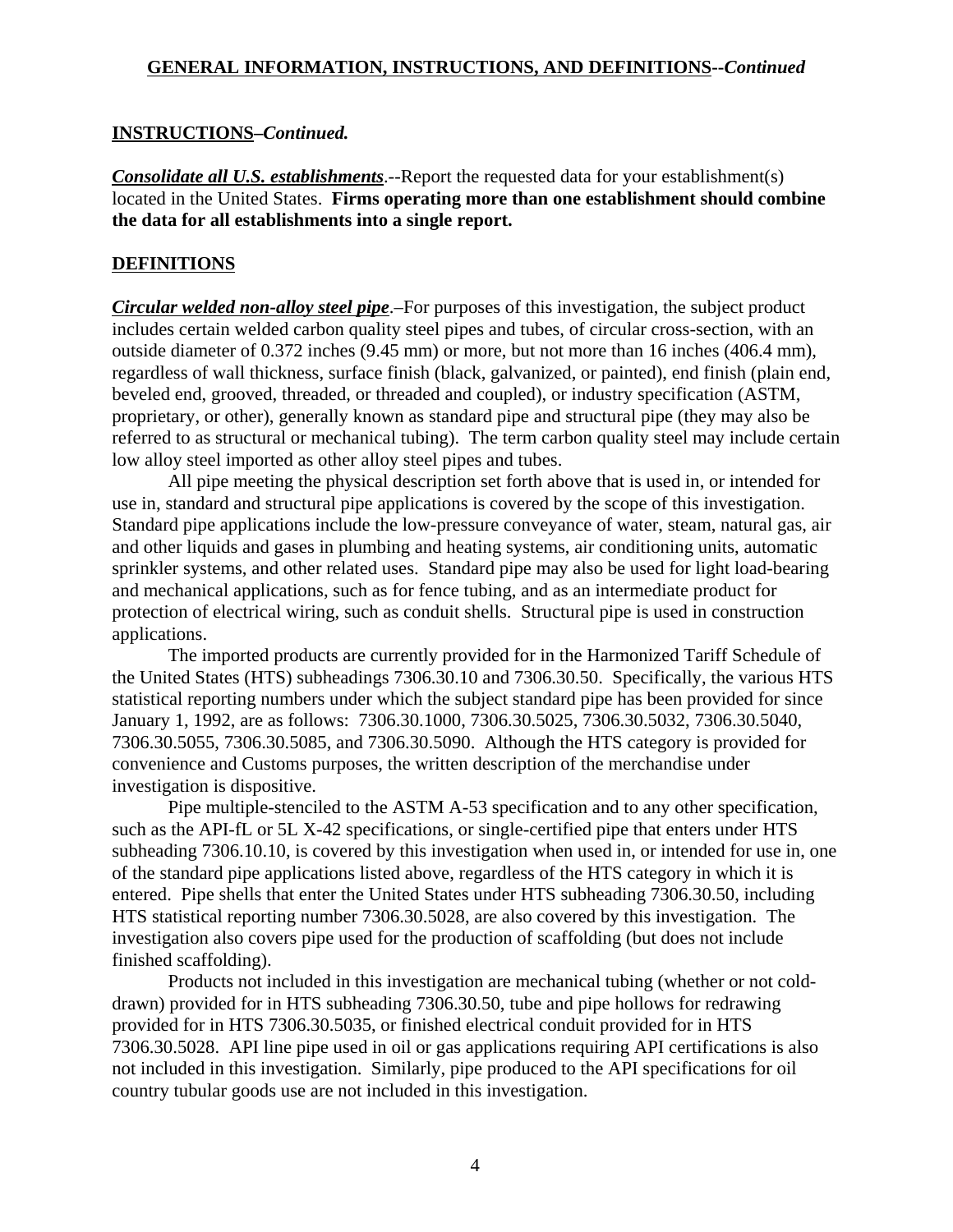# **DEFINITIONS--***Continued*

*Firm*.--An individual proprietorship, partnership, joint venture, association, corporation (including any subsidiary corporation), business trust, cooperative, trustee in bankruptcy, or receiver under decree of any court.

*Related firm*.--A firm that your firm solely or jointly owned, managed, or otherwise controlled; a firm that solely or jointly owned, managed, or otherwise controlled your firm; and/or a firm that was solely or jointly owned, managed, or otherwise controlled by a firm that also solely or jointly owned, managed, or otherwise controlled your firm.

*Establishment*.--Each facility of a firm in the United States involved in the production, importation, and/or purchase of innersprings (as defined above), including auxiliary facilities operated in conjunction with (whether or not physically separate from) such facilities.

*United States*.--For purposes of this investigation, the 50 States, Puerto Rico, the U.S. Virgin Islands, and the District of Columbia.

*Importer.*--Any person or firm engaged, either directly or through a parent company or subsidiary, in importing innersprings (as defined above) into the United States from a foreign manufacturer or through its selling agent.

*Imports*.--Those products identified for Customs purposes as imports for consumption for which your firm was the importer of record (i.e., was responsible for paying any import duty) or consignee (i.e., to which the merchandise was first delivered).

*Import quantities*.--Quantities reported should be net of returns.

*Import values*.--Values reported should be landed, duty-paid values at the U.S. port of entry, including ocean freight and insurance costs, brokerage charges, and import duties (i.e., all charges except inland freight in the United States).

*Purchaser*.--Any person or firm engaged, either directly or through a parent company or subsidiary, in purchasing innersprings (as defined above) from another firm that produces, imports, or otherwise distributes innersprings.

*Purchases*.--Purchases from all sources, NOT including direct imports from foreign producers (which should be reported in an importer questionnaire).

*Purchase quantities*.--Quantities reported should be net of returns.

*Purchase values*.--Values reported should be net values (i.e., gross purchase values less all discounts, allowances, rebates, and the value of returned goods), delivered to your U.S. receiving point.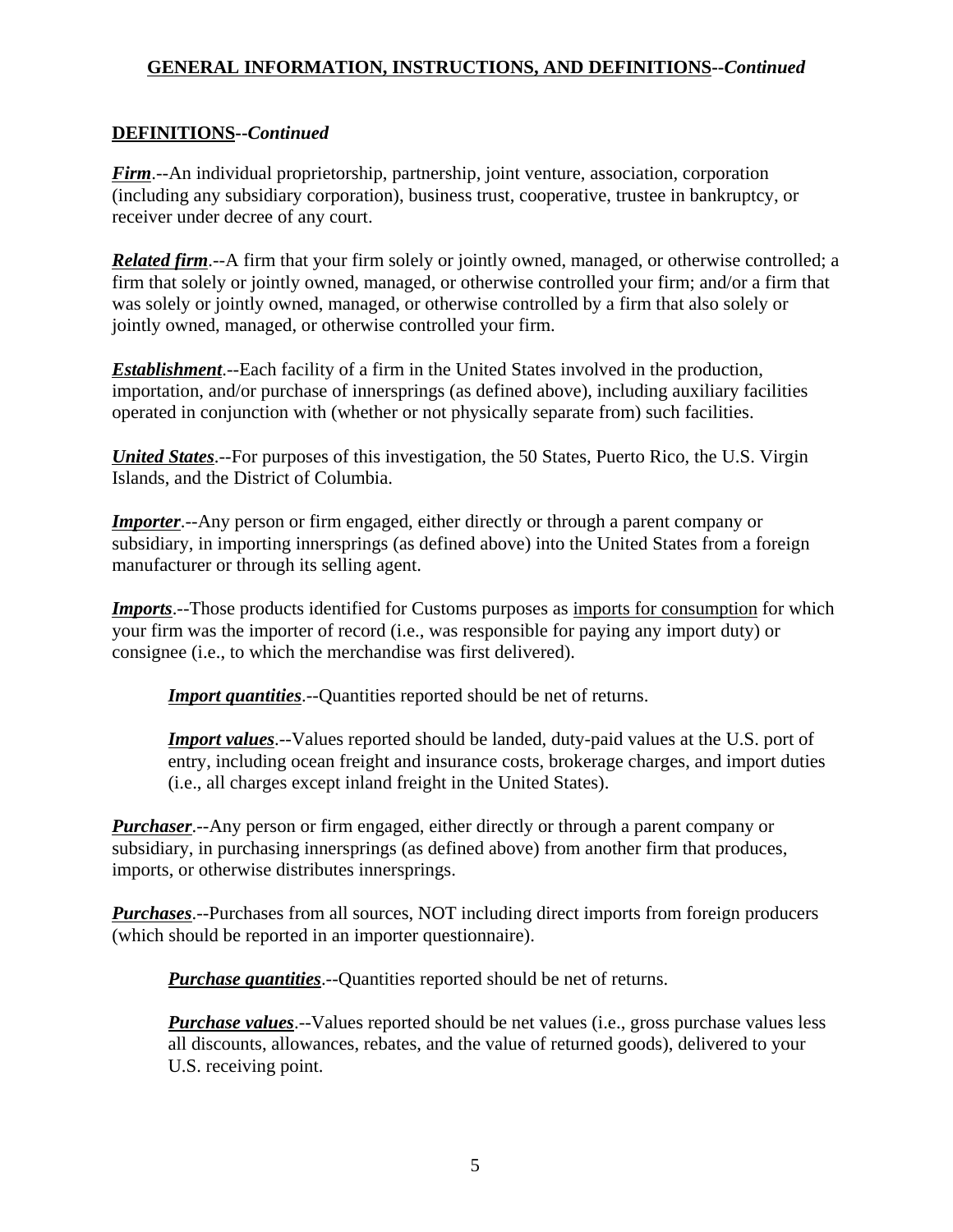# **DEFINITIONS--***Continued*

*Shipments*.--Shipments of products produced in or imported by your U.S. establishment(s). Include shipments to the contracting firm of product produced by your firm under a toll agreement.

*Shipment quantities*.--Quantities reported should be net of returns.

*Shipment values*.--Values reported should be net values (*i.e.*, gross sales values less all discounts, allowances, rebates, prepaid freight, and the value of returned goods), f.o.b. your U.S. point of shipment. The value of domestic shipments to the contracting firm under a toll agreement is the conversion fee (including profit).

#### *Types of shipments*:

*U.S. shipments*.--Commercial shipments, internal consumption, and transfers to related firms within the United States.

*Commercial shipments*.--Shipments, other than internal consumption and transfers to related firms, within the United States.

*Internal consumption*.--Product consumed internally by your firm.

*Transfers to related firms*.--Shipments made to related domestic firms.

**Export shipments**.--Shipments to destinations outside the United States, including shipments to related firms.

*Inventories*.--Finished goods inventory, not raw materials or work-in-progress.

# **The following definitions apply only to the PRODUCER QUESTIONNAIRE.**

*Average production capacity*.--The level of production that your establishment(s) could reasonably have expected to attain during the specified periods. Assume normal operating conditions (i.e., using equipment and machinery in place and ready to operate; normal operating levels (hours per week/weeks per year) and time for downtime, maintenance, repair, and cleanup; and a typical or representative product mix).

*Toll agreement*.--Agreement between two firms whereby the first firm furnishes the raw materials and the second firm uses the raw materials to produce a product that it then returns to the first firm with a charge for processing costs, overhead, etc.

*Production*.--All production in your U.S. establishment(s), including production consumed internally within your firm and production for another firm under a toll agreement.